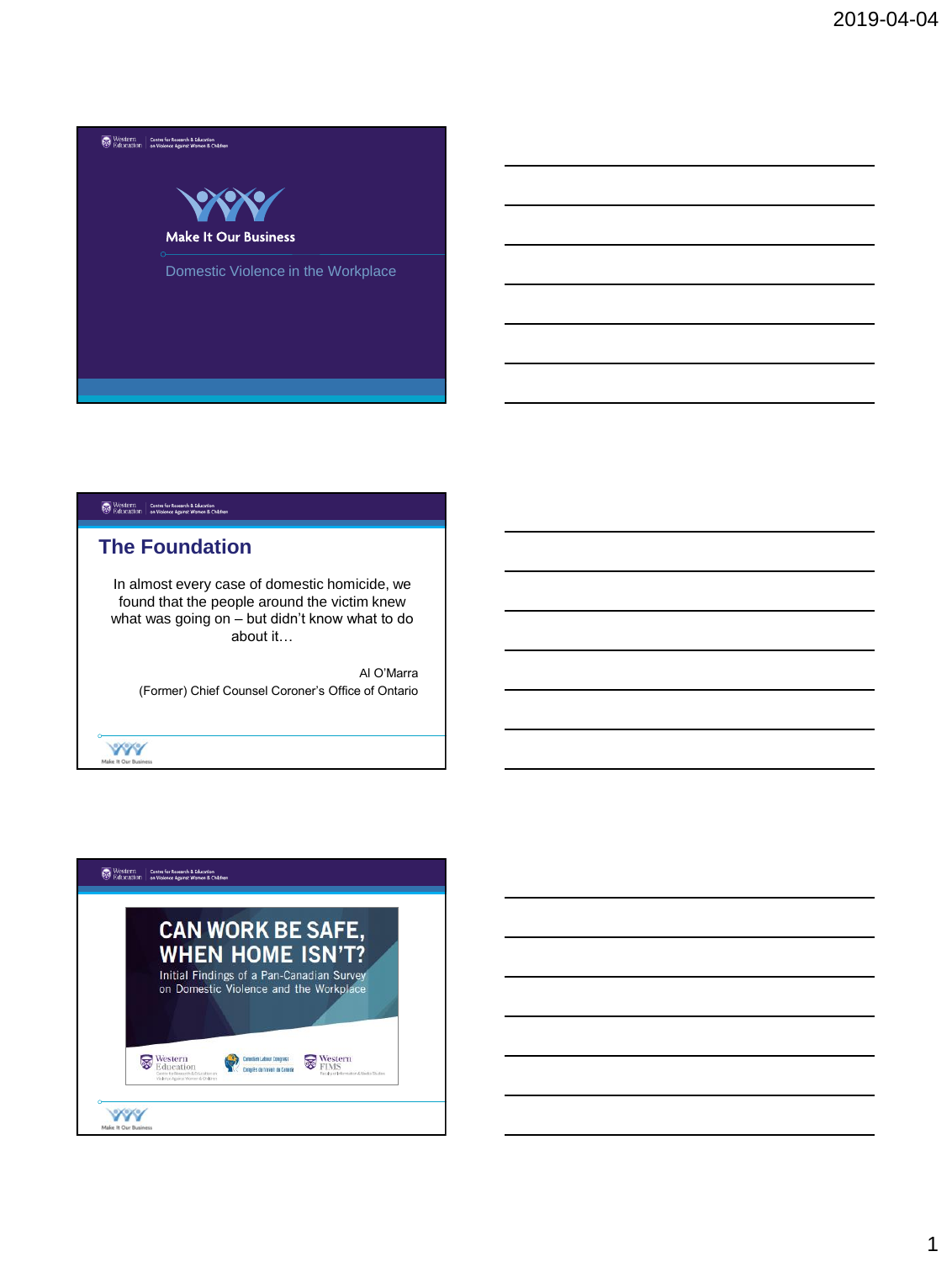#### Prevalence Rates

- 33.6% experienced / are experiencing DV
	- 53.5% experienced DV at work
- 35.4% know a co-worker experiencing/experienced DV
- 11.8% know a co-worker behaving abusively to spouse

Increased prevalence with vulnerability

- Indigenous respondents
- Respondents with disabilities
- Sexual orientation other than heterosexual

**YYY** 

#### Western | Centre for Research & Education<br>|->> Education | on Violence Against Women & Childr

# Gender is a factor

We need to understand gender differences to address and prevent

5

- Men experience highest overal violence more effectively most likely to be killed by another male (Stats Canada) • Women are more at risk of domestic violence, sexual
- assault and harassment (Canadian Women's Foundation)
	- experience the most serious injuries and are more likely to be hospitalized from injuries
	- are more likely to be killed by a partner/ex-partner 97% of Ontario 2017 (DVDRC 2017 report)
- LGBT people experience higher rates of domestic and sexual violence

# Western | Centre for Research & Education<br>| Education | on Violence Against Women & Children

**YYY** Make It Our Busin

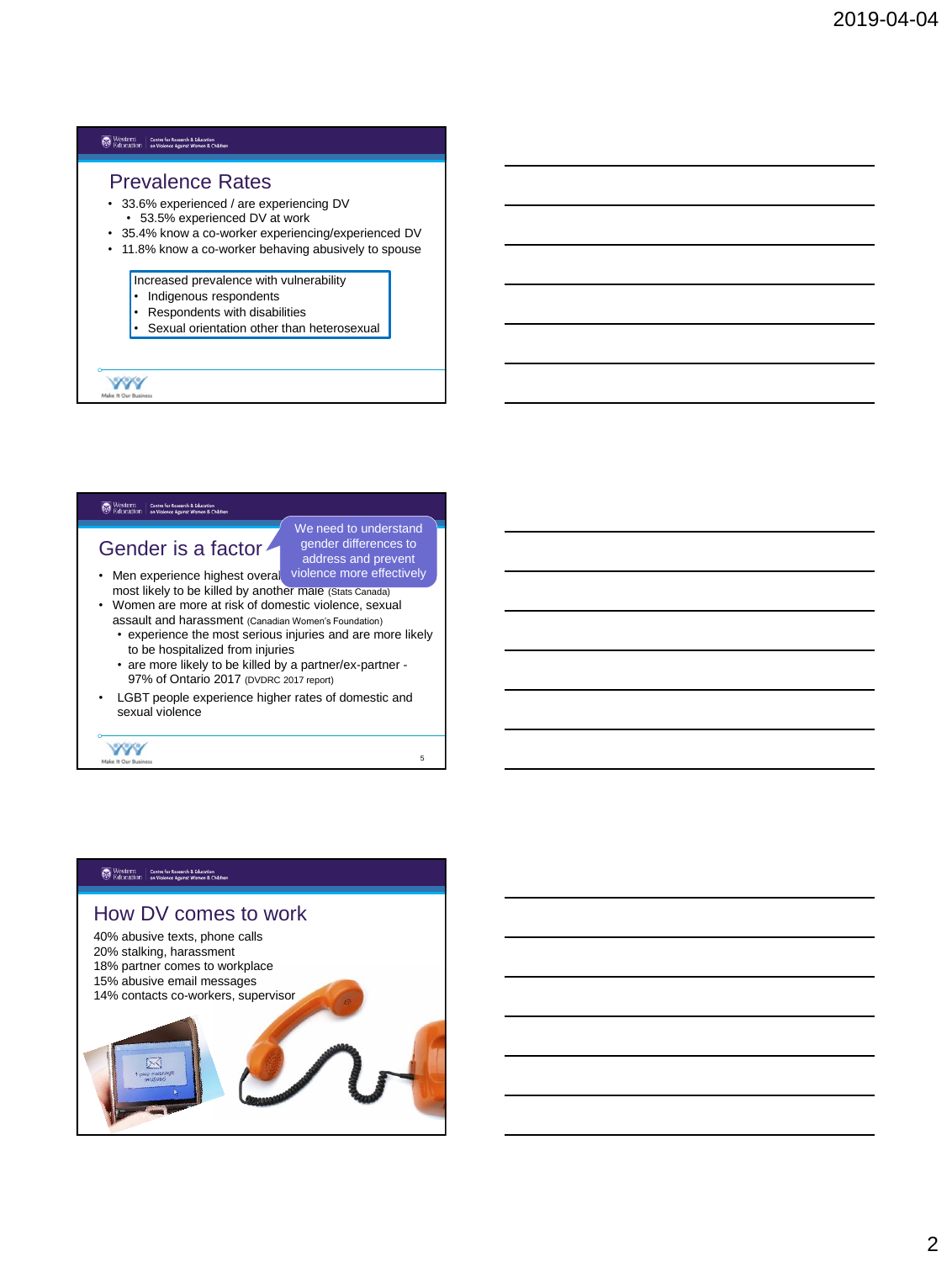**Disclosures** 81% Co-workers 45% Supervisor 12% Union 10% HR/Personnel



"I was extremely nervous about sharing my situation… so far they have been very helpful and understanding and have also respected my privacy and been careful not to intrude."

**YYY** 

# Western | Centre for Research & Education<br>| Education | on Violence Against Women & Children

Individuals and organizations are unprepared to respond to domestic violence and workers have been harmed, harassed and killed at work.

### Western | Centre for Research & Education<br>| Education | on Violence Against Women & Children

**YYY** Make It Our Busin

# **The Big Ideas**

Challenge and change social norms

- 1. Teach everyone to recognize warning signs and risk factors and how to respond safely and effectively
- 2. Take a whole company approach

**YYY** 

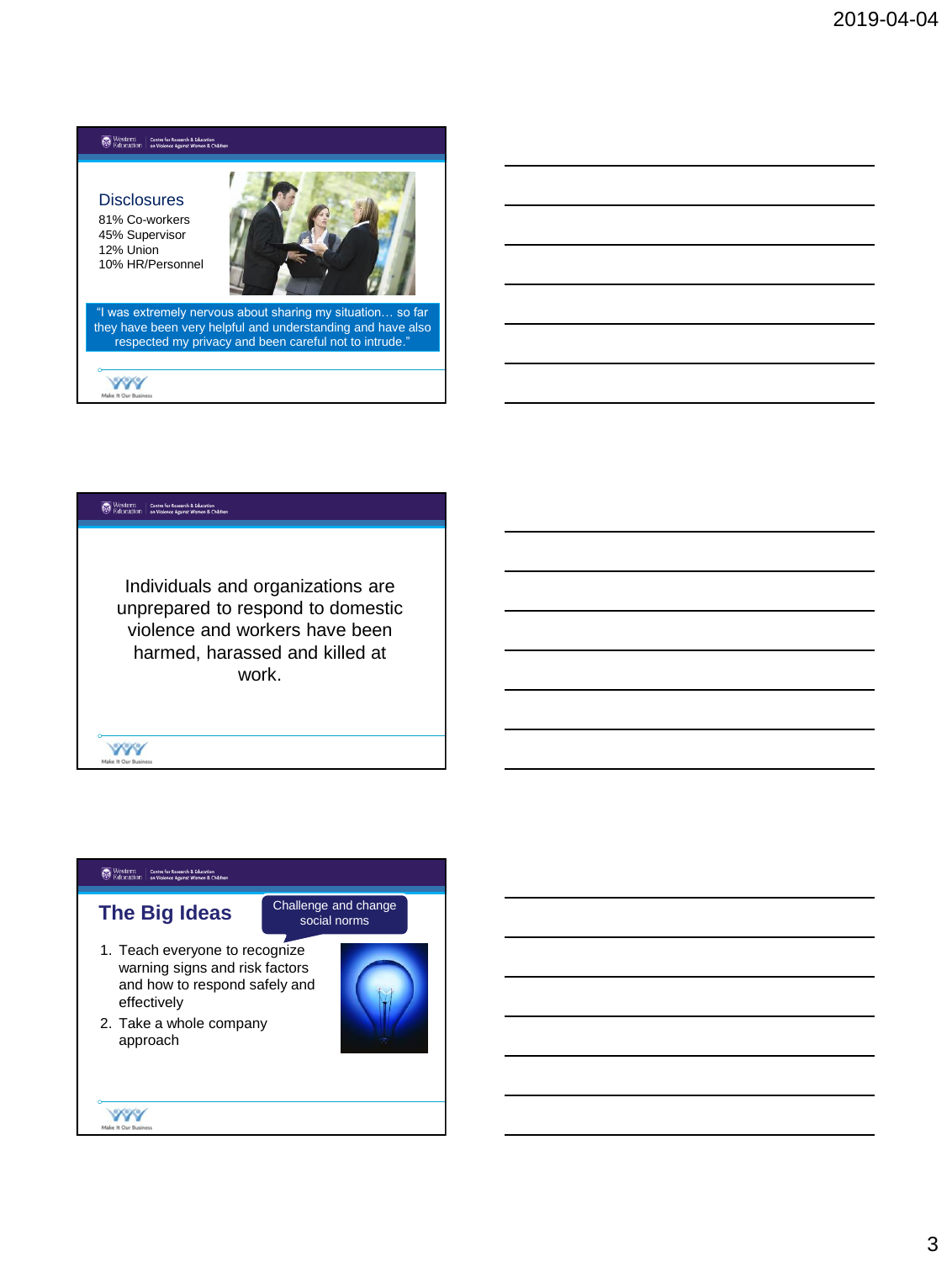# Workplace Warning Signs

- Obvious injuries
	- bruises, black eyes, broken bones, hearing loss
	- often attributed to falls, being clumsy or accidents
- Clothing inappropriate for the season
	- long sleeves and turtlenecks, wearing sunglasses, unusually heavy makeup
- Uncharacteristic absenteeism or lateness



#### Western | Centre for Research & Education<br>| Education | on Violence Against Women & Children

**AMA Male** 

**YYY** Make It Our Busin

# Workplace Warning Signs

- Change in job performance
	- poor concentration and errors, slowness, inconsistent work quality
- Requests for special accommodations • leave early, change schedule
- Disruptive phone calls, visits



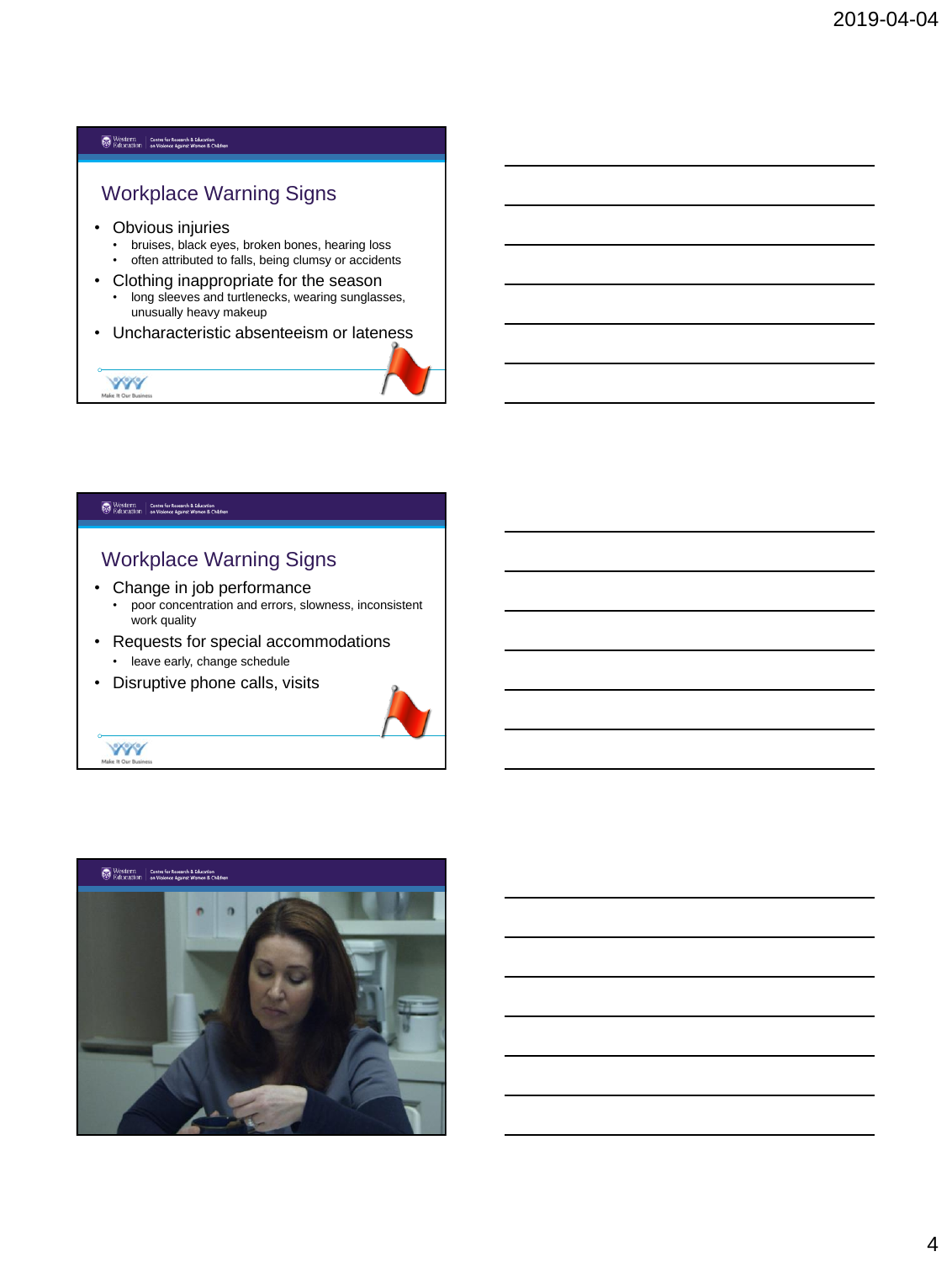



# Western | Centre for Research & Education<br>| Education | on Violence Against Women & Children Warning signs …this is the third time this week you've been late You have used up all your sick time You aren't doing your job

# $\begin{tabular}{|c|c|} \hline \textbf{Western} & Centre for Research & Education \\ \hline \textbf{E}ducation & on Voice against Women & Children \\ \hline \end{tabular}$

 $\begin{picture}(20,10) \put(0,0){\line(1,0){155}} \put(15,0){\line(1,0){155}} \put(15,0){\line(1,0){155}} \put(15,0){\line(1,0){155}} \put(15,0){\line(1,0){155}} \put(15,0){\line(1,0){155}} \put(15,0){\line(1,0){155}} \put(15,0){\line(1,0){155}} \put(15,0){\line(1,0){155}} \put(15,0){\line(1,0){155}} \put(15,0){\line(1,0){155}} \$ 

# What will happen next?





```
WWW.
```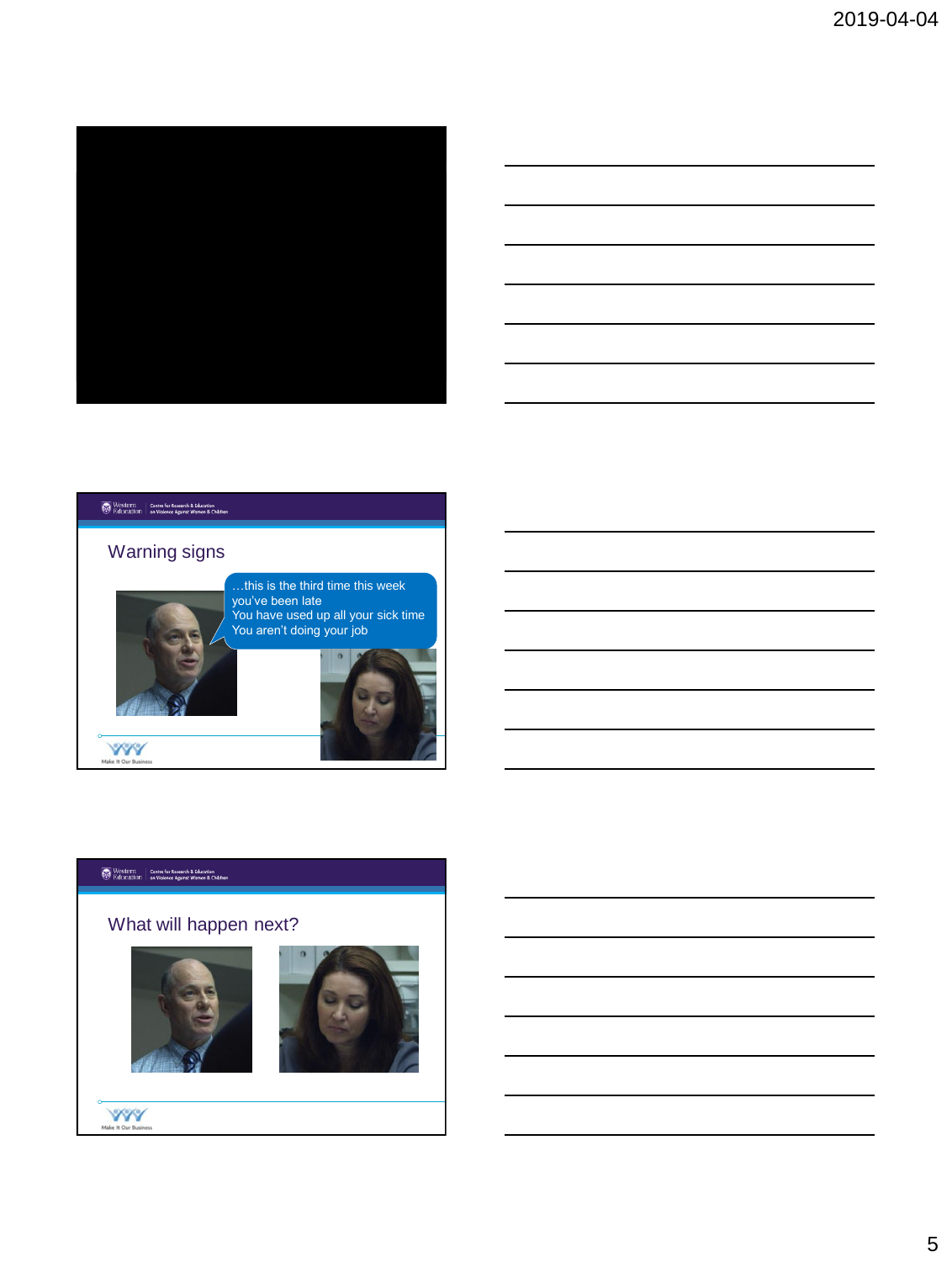



17

• Perpetrator unemployed

**\*39 risk factors identified that indicate potential for lethality**

**YYY** Make It Our Busine

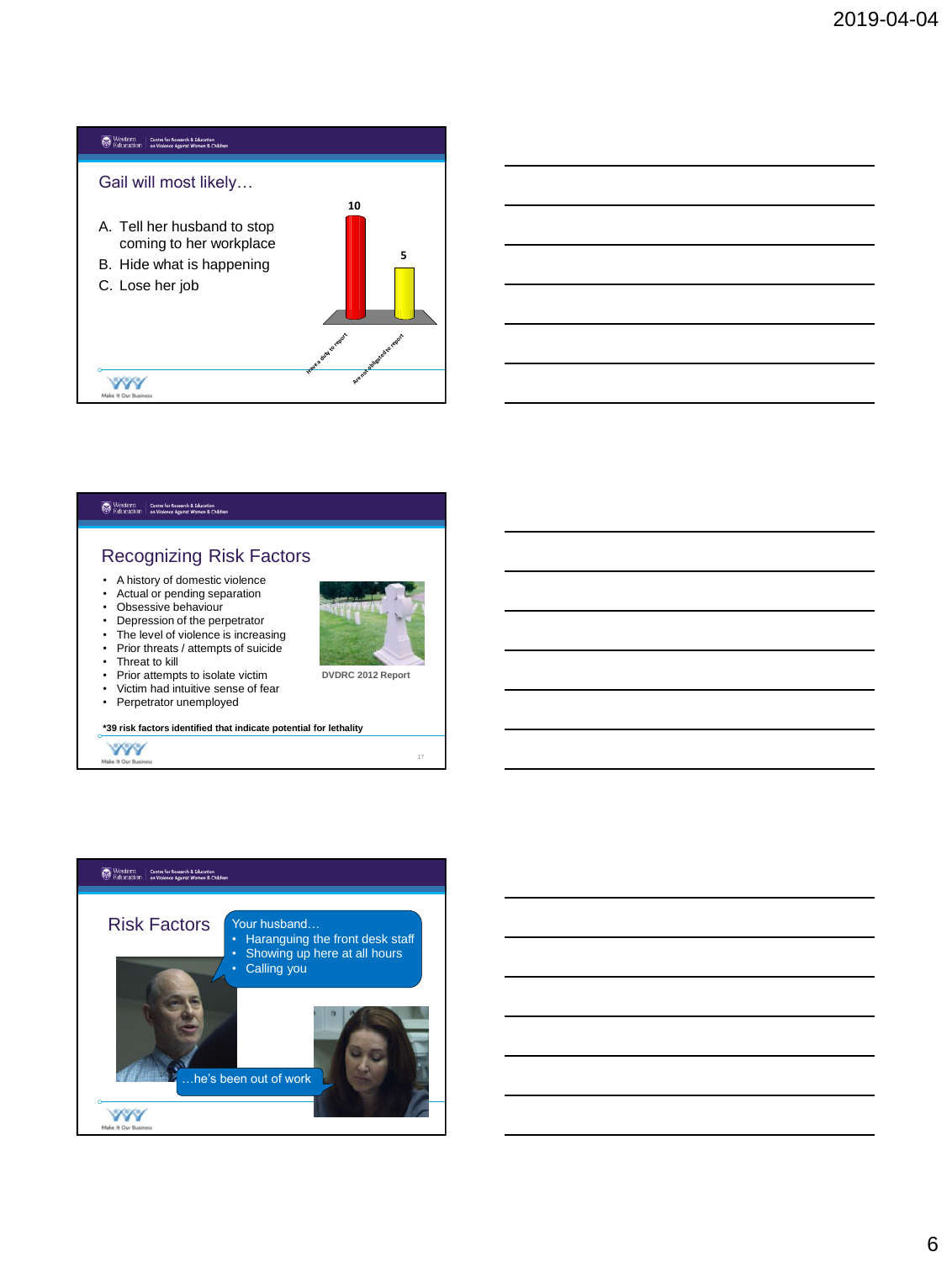





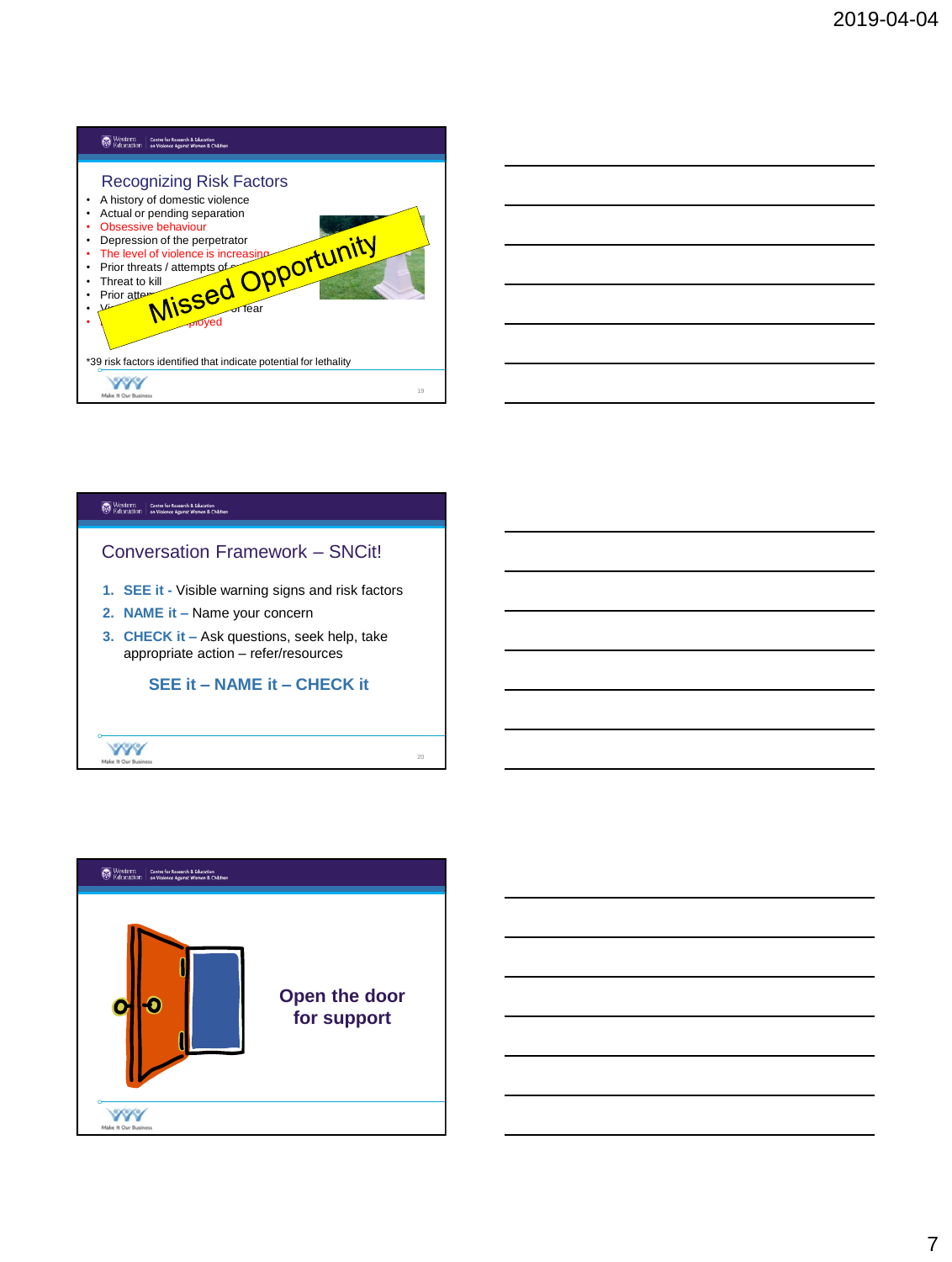







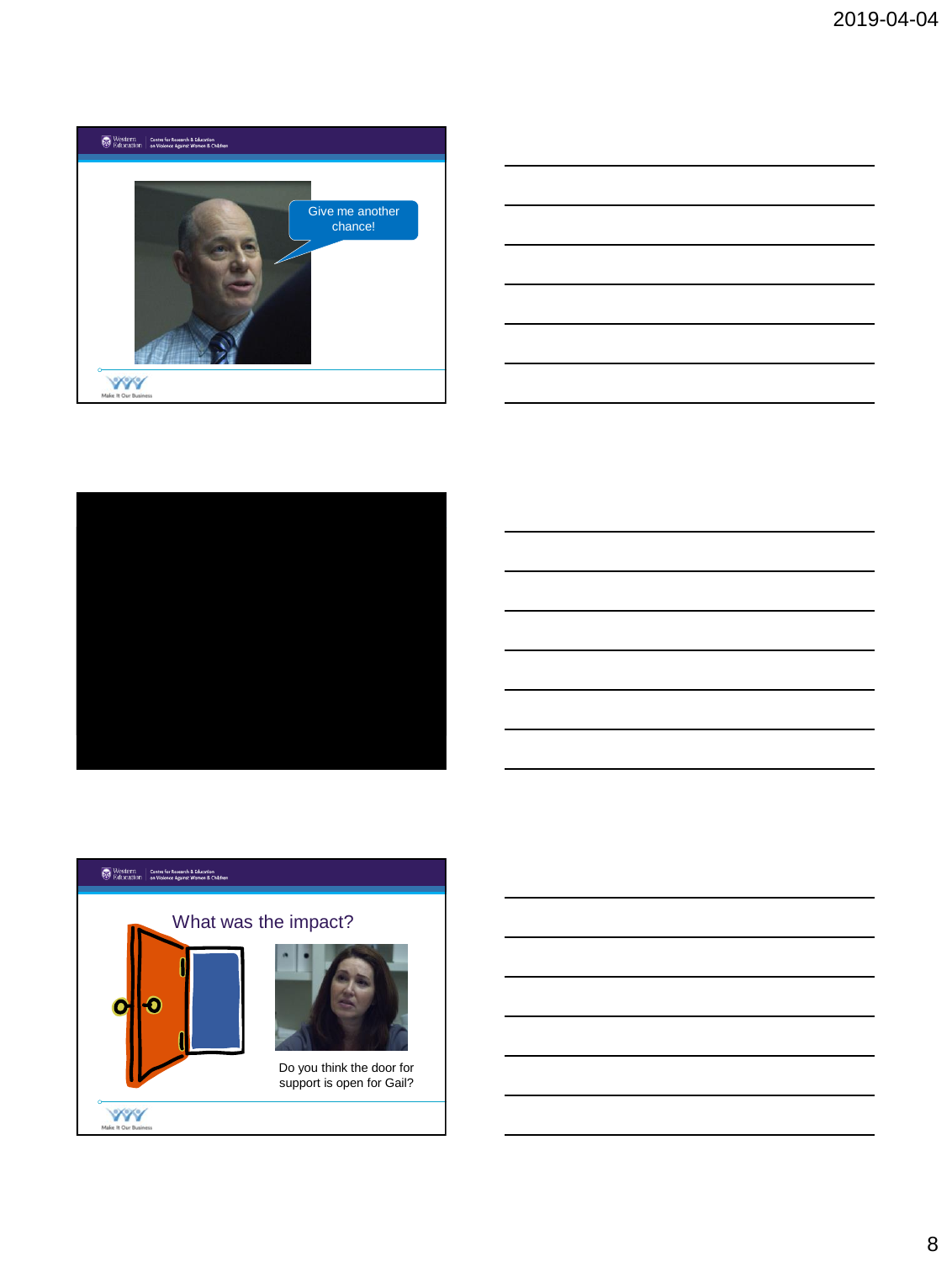





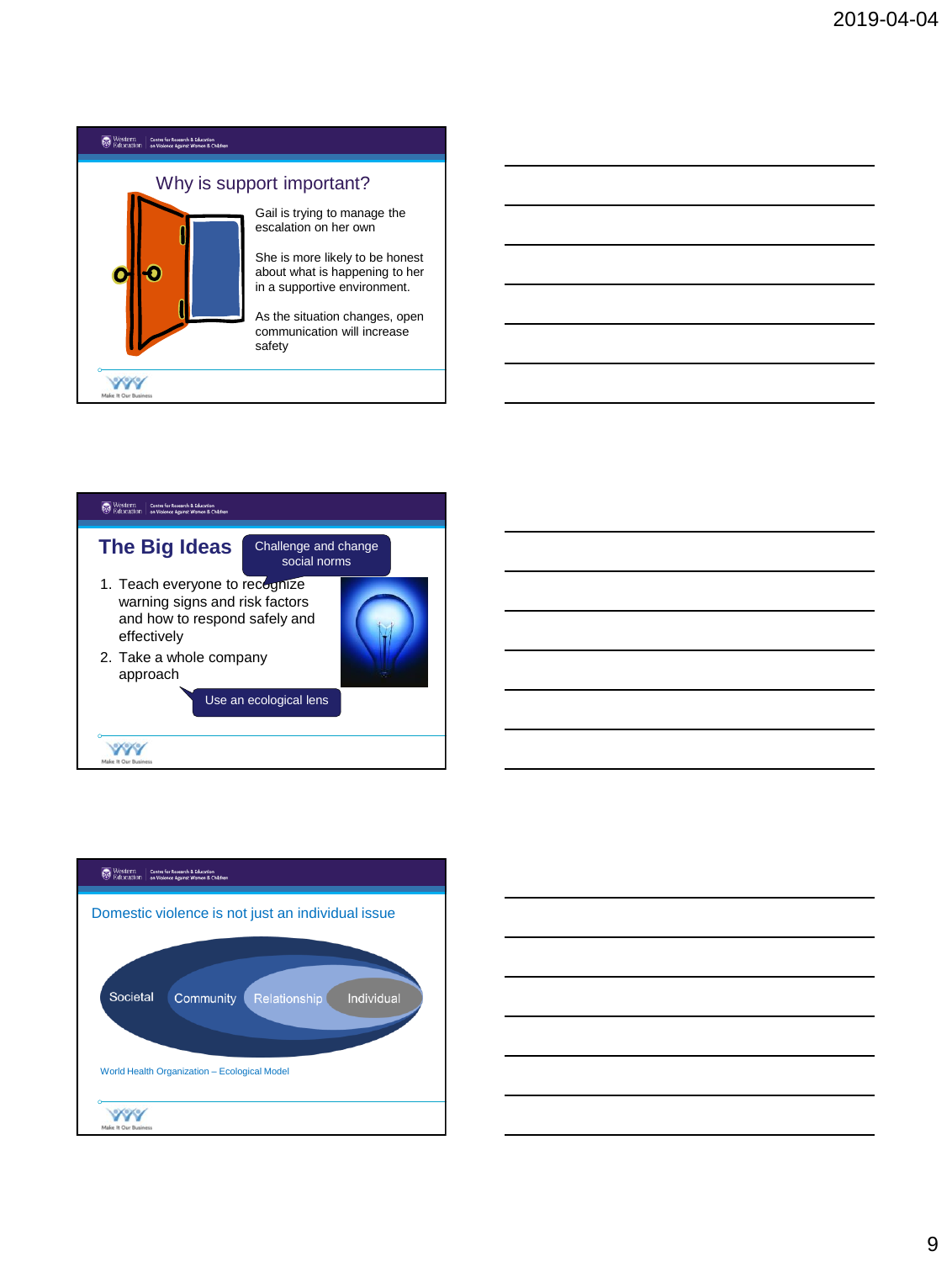





# A Culture of Open Communication

- The strength of your IRS is based on the degree to which people feel safe and supported to share information
- Employees should be encouraged to share concerns about warning signs at first sign – they need to know there will be no reprisals
- Make sure employees know that they should not try assess risk or stop violence

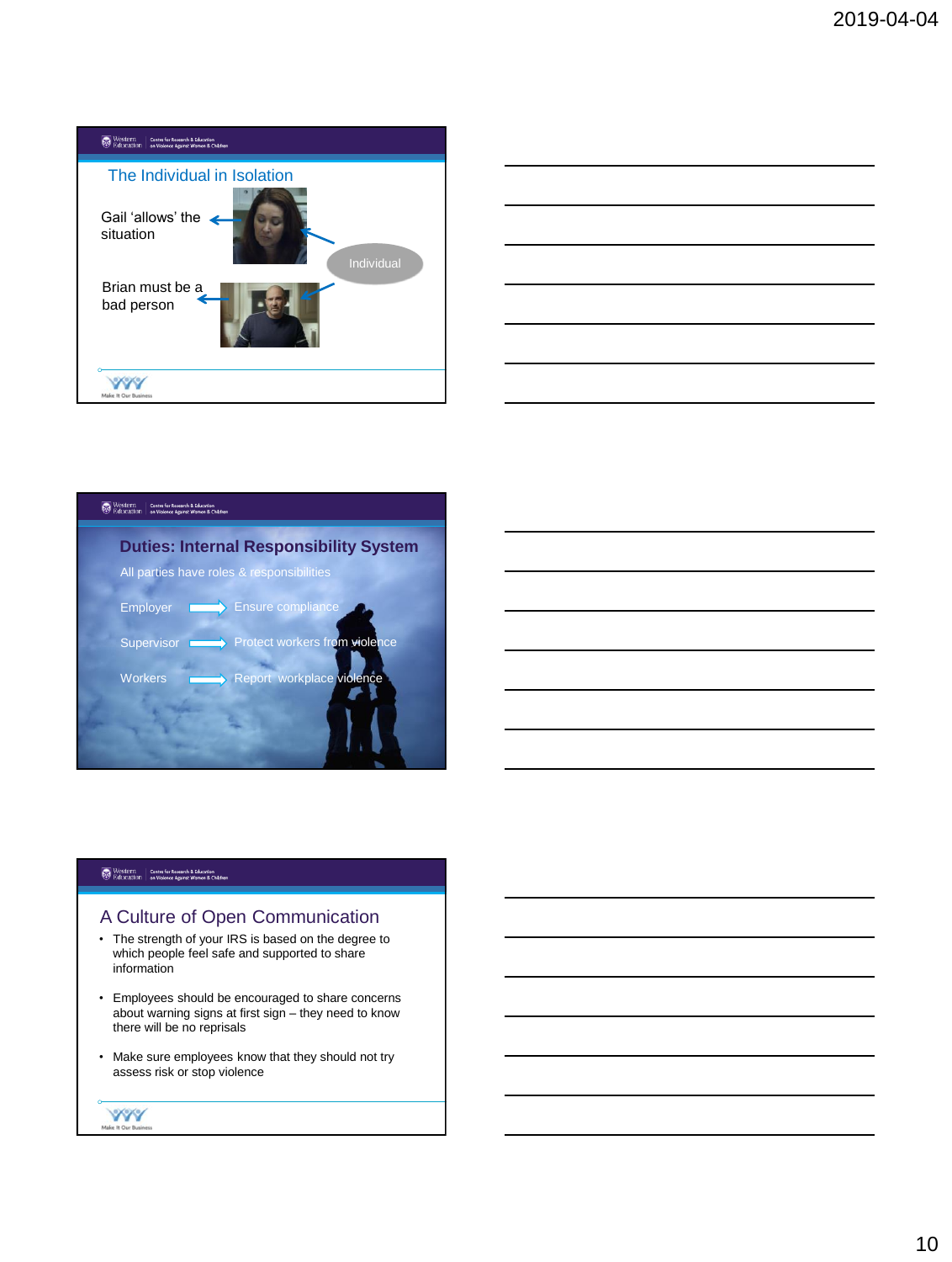





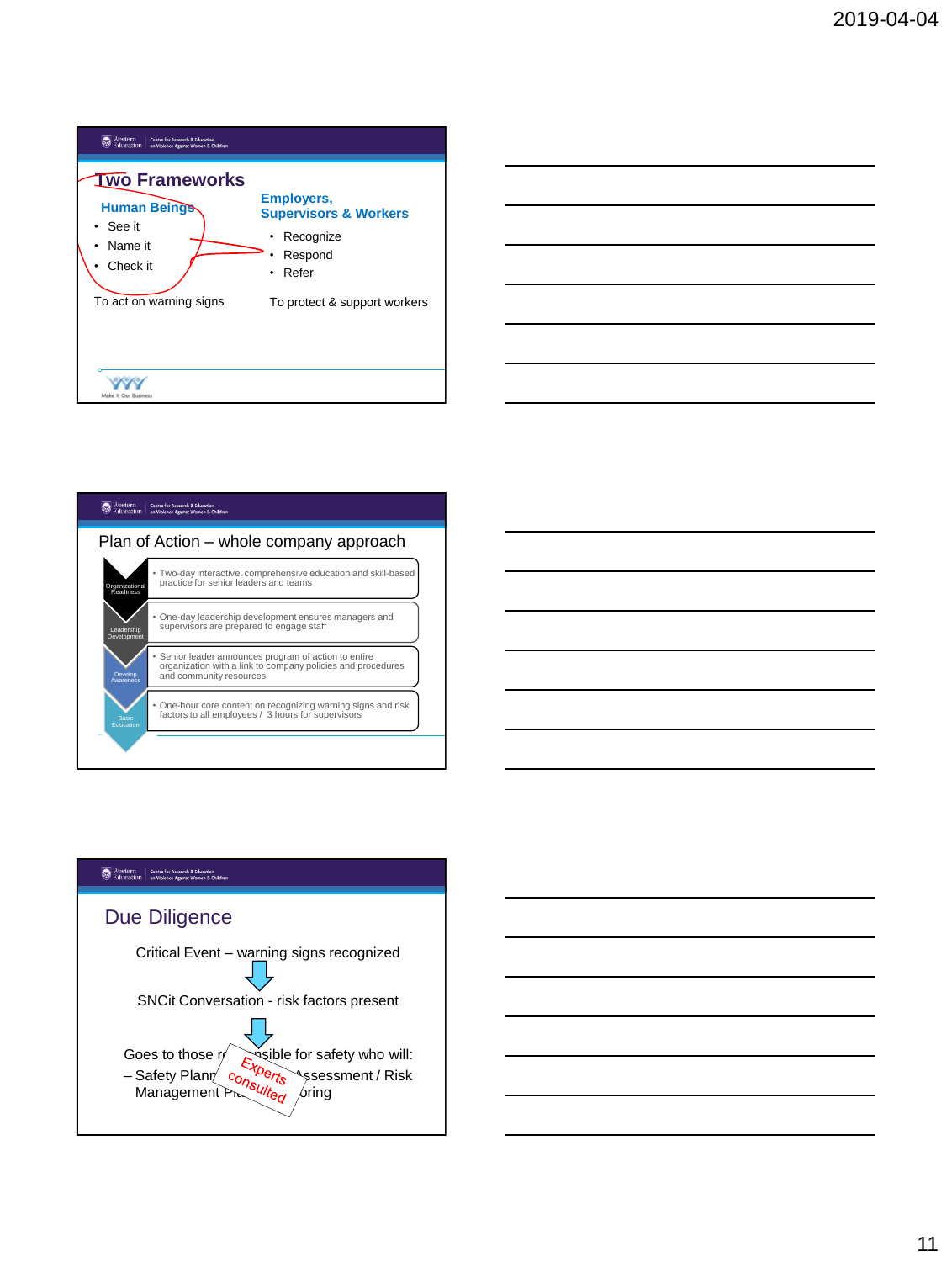



# The Compassionate Workplace

Evidence from cost-benefit studies for addressing social problems show that *"the return on investment for implementing prevention programs and strategies range from a \$2 return for every dollar invested to as high as \$20 for every dollar invested."* 

Wells, L., Boodt, C., & Emery, H. (2012).

## Western | Centre for Research & Education<br>| Education | on Violence Against Women & Children

# The Compassionate Workplace

The research is clear that doing nothing is not an option. Lack of response condones and rewards violence – explicitly or implicitly. Unaddressed violence and harassment have cascading effects.

Doing nothing exposes the organization and its employees to multiple risks including physical, psychological, emotional, social, legal, economical, and competitive impacts.



Namie & Namie, (2011) McInturff, 2013, p. 7.